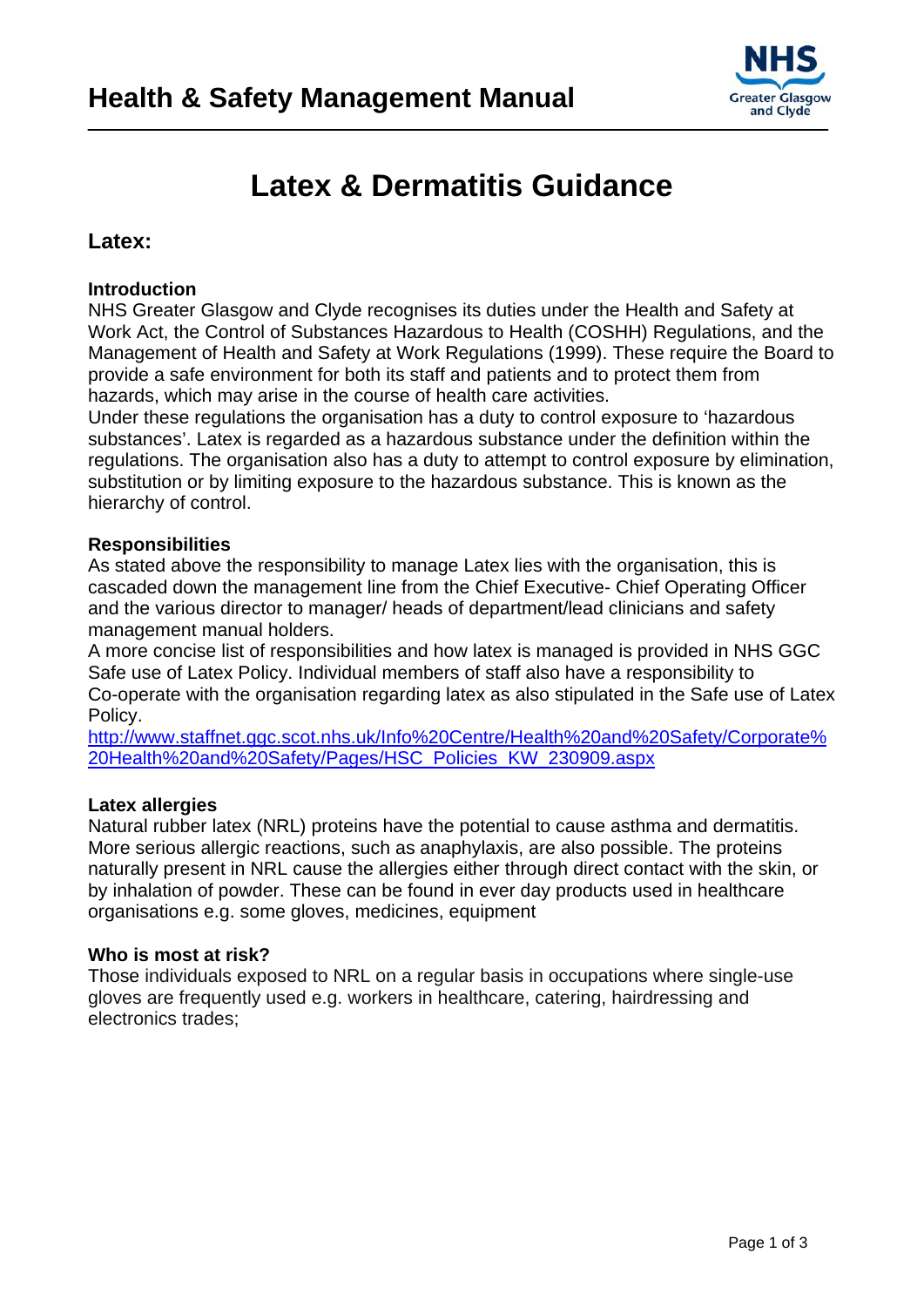

### **Further guidance and information can be accessed from:**

Information on health and safety management including Incident management and Risk Assessment can be accessed in the Health & Safety Management Manual at [http://www.staffnet.ggc.scot.nhs.uk/Info%20Centre/Health%20and%20Safety/Managemen](http://www.staffnet.ggc.scot.nhs.uk/Info%20Centre/Health%20and%20Safety/Management%20Manual/Documents/Section1%20-%20HS%20Management.pdf) [t%20Manual/Documents/Section1%20-%20HS%20Management.pdf](http://www.staffnet.ggc.scot.nhs.uk/Info%20Centre/Health%20and%20Safety/Management%20Manual/Documents/Section1%20-%20HS%20Management.pdf)

Information on incident reporting and COSHH can be accessed at [http://www.staffnet.ggc.scot.nhs.uk/INFO%20CENTRE/HEALTH%20AND%20SAFETY/C](http://www.staffnet.ggc.scot.nhs.uk/INFO%20CENTRE/HEALTH%20AND%20SAFETY/CORPORATE%20HEALTH%20AND%20SAFETY/Pages/default.aspx) [ORPORATE%20HEALTH%20AND%20SAFETY/Pages/default.aspx](http://www.staffnet.ggc.scot.nhs.uk/INFO%20CENTRE/HEALTH%20AND%20SAFETY/CORPORATE%20HEALTH%20AND%20SAFETY/Pages/default.aspx) 

A list of products known to contain latex can be accessed at the following link under the tab "Product Information" - "Products Containing Latex" [http://www.staffnet.ggc.scot.nhs.uk/Acute/Facilities/Procurement%20Department/Pages/d](http://www.staffnet.ggc.scot.nhs.uk/Acute/Facilities/Procurement%20Department/Pages/default.aspx) [efault.aspx](http://www.staffnet.ggc.scot.nhs.uk/Acute/Facilities/Procurement%20Department/Pages/default.aspx) 

The NHSGGC Infection Control Policy on Personal Protective Equipment can be accessed at

[http://library.nhsggc.org.uk/mediaAssets/Infection%20Control/Microsoft%20Word%20-](http://library.nhsggc.org.uk/mediaAssets/Infection%20Control/Microsoft%20Word%20-%20PPE%202008.doc.pdf) [%20PPE%202008.doc.pdf](http://library.nhsggc.org.uk/mediaAssets/Infection%20Control/Microsoft%20Word%20-%20PPE%202008.doc.pdf)

Information on Latex published by the Health & Safety Executive can be accessed at <http://www.hse.gov.uk/latex/index.htm>

### **Dermatitis:**

Healthcare workers (and nurses in particular) are one of the groups reporting the highest incidence of work-related dermatitis (also known as eczema) due to frequent hand washing, exposure to irritant and allergenic chemicals, and frequent or persistent glove wearing.

### **What does it feel like?**

Someone who has dermatitis may experience symptoms of dryness, redness, itching and pain which can develop into **flaking**, **scaling cracks**, **swelling** and **blisters** the signs and symptoms of this condition can be so bad that the sufferer is unable to carry on at work.

### **What causes irritant contact dermatitis?**

It can occur quickly after contact with a strong irritant, or over a longer period from repeated contact with weaker irritants. Irritants can be chemical, biological, mechanical or physical. Repeated and prolonged contact with water (e.g. more than 20 hand washes or having wet hands for more than 2 hours per shift) can also cause irritant dermatitis.

### **What causes allergic contact dermatitis?**

This can occur when the sufferer develops an allergy to a substance. Once someone is 'sensitised', it is likely to be permanent and any skin contact with that substance will cause allergic contact dermatitis, often skin sensitizers are also irritants.

These are some of the more common causes of irritant and allergic contact dermatitis: